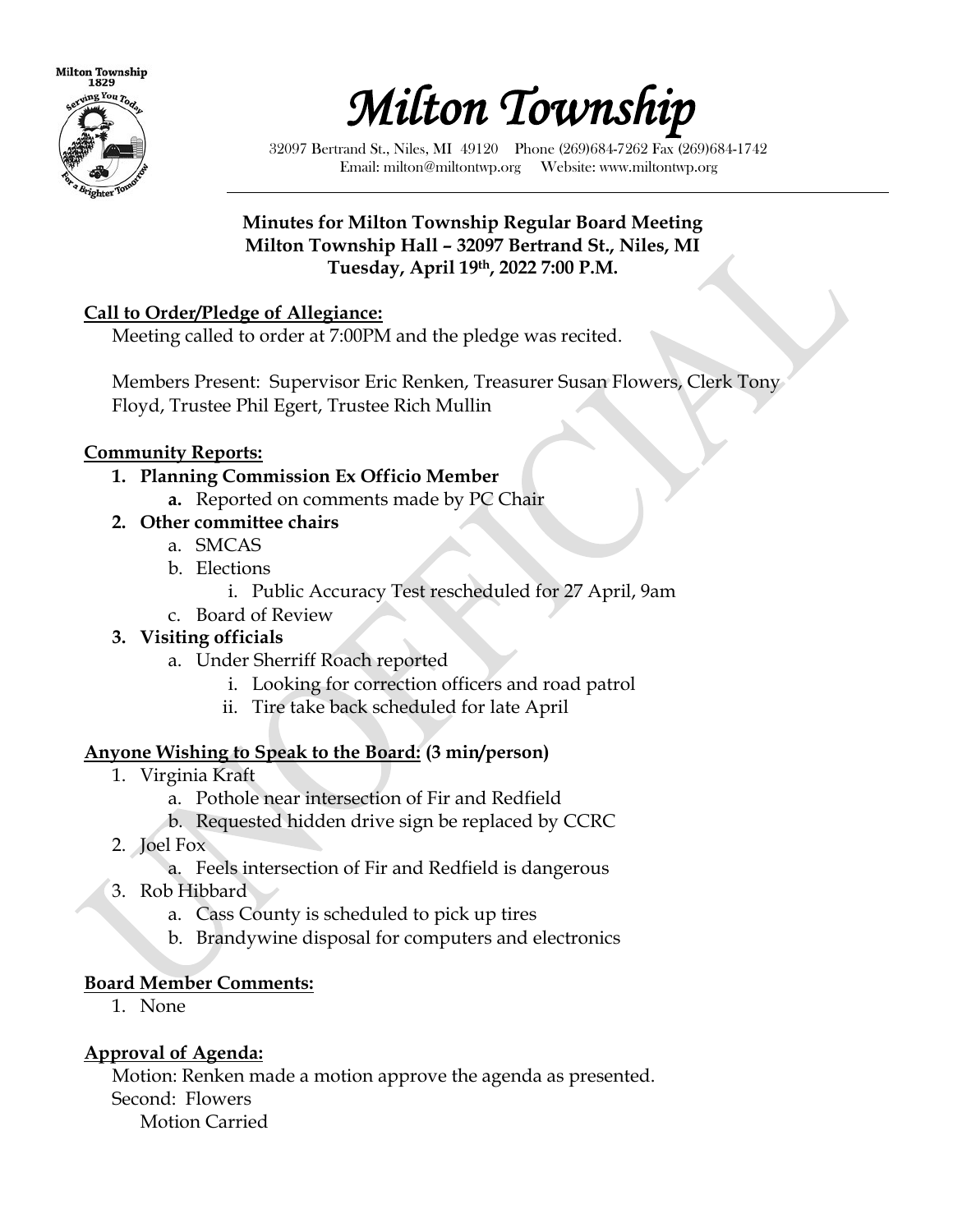#### **Approval of Previous Minutes:**

Motion: Floyd made a motion to approve the minutes from the March 15<sup>th</sup>, 2022 regular Board meeting with amendments

Second: Renken

Motion Carried

Motion: Floyd made a motion to approve the minutes from the March 11th, 2022 Special Board meeting

Second: Flowers Motion Carried

#### **Business (w/attendees):**

1. None

#### **Old Business:**

1. Lawn Care Approval

Motion: Renken made a motion to accept the bid from Michiana Finish Grade

Second: Egert

Roll Call Vote. Egert, Y. Mullin, Y. Flowers, Y. Floyd, Y. Renken Y.

- Motion carried.
- 2. Charter Township

Motion: Renken made a motion to approve 2022-05R opposing incorporation as a charter township

Second: Mullin

Roll Call Vote. Egert, Y. Mullin, Y. Flowers, Y. Floyd, Y. Renken Y. Motion carried.

### **New Business:**

### **1. US 12 Road Diet**

Motion: Renken made a motion to approve resolution 2022-6R supporting 2023 MDOT Roadway Improvement

Second: Egert

Roll Call Vote. Egert, Y. Mullin, Y. Flowers, Y. Floyd, Y. Renken Y. Motion carried.

### **2. US 12 Ordinance Violation**

1. Tabled until June meeting

### **3. Policy Update – Treasurer**

Motion: Flower made a motion to approve the Investment and Depository Policy as presented

Second: Egert

Roll Call Vote. Egert, Y. Mullin, Y. Flowers, Y. Floyd, Y. Renken Y. Motion carried.

### **4. RRPG Grant Resolution**

Motion: Renken made a motion to approve resolution 2022-7R granting the supervisor permission to submit a proposal application for the risk reduction grant program